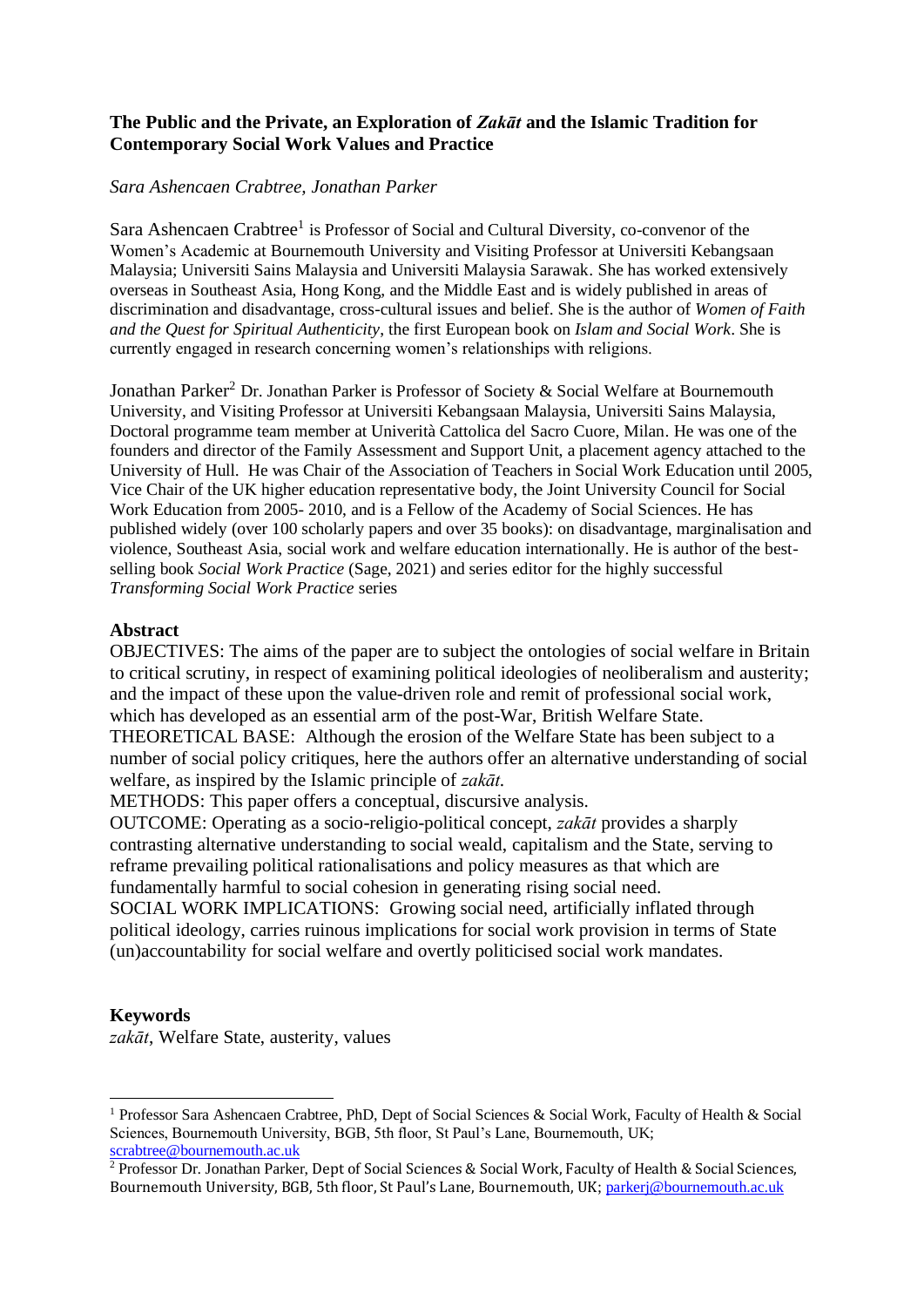### **INTRODUCTION**

Social welfare, and its periodic cycles of reform, forms the mainstay of British social welfare history in which we can trace the early nascence of early social work models, including a rudimentary casework approach through almoner work and State provision (Burt, 2020; Parker, forthcoming). Despite remedial and sometimes pivotal changes, exemplified by Beverage's post-War Welfare State, a repetition of familiar discourses can be traced down the centuries in rehearsed and tired arguments that tends, with one eye on the balance sheet, to exploit the rhetoric of morality in arguing for fiscal generosity or against impecunious shaking of 'magic money trees' (Dearden, 2017). What, however, can be learned from alternative understandings of the social construction of welfare and the moral obligation, if any, towards social weald in the context of neoliberalism? In this discursive paper, employing both social work and social policy lenses, social welfare and the common good are considered from alternative value-based perspectives, far removed from pervasive givens of both neoliberalism and the neo-Keynesian emphases on economic growth and stability. Here, we turn to Islamic principles, which offer alternative and, consequently, refreshing ethical vistas. We do not offer a review of religious practice, but instead offer an exploration of the premises and principles mandating social wellbeing in this world religion, extending its revelations to a socio-political application. In so doing, we inquire into what lessons, if any, can be usefully derived for non-Islamic, Western societies like Britain, standing at the ideological crossroads of the Welfare and the Minimal State with due implications for a critical social work positioning.

# **RELIGION AND SOCIAL WELFARE: LEGACIES OF AMBIVALENCE, AMBIGUITY AND RE-COMMITMENT**

The Welfare State in Britain occupies an ideological terrain of active contestation, where the monolith of health care in the form of the National Health Service (NHS) has been particularly focused on in the mind of the politicians and the public alike, during the COVID-19 pandemic, and perhaps not unsurprisingly so. In consequence, one of the only positives that has emerged from the pandemic in Britain has been the spotlight cast on the NHS as offering both a critical and irreplaceable resource in British civil life, where even the Conservative Prime Minister Boris Johnson, in clear contrast to previous Tory (Conservative Party) positions, praised the NHS for, in this case, saving his life (BBC, 2020). A year later, the NHS became the proud and worthy recipient of the highest civilian and military honour that can be bestowed in Britain in recognition of outstanding heroism and courage, the George Cross (BBC, 2021a).

Thus, the public popularity of the NHS has never been higher in recent memory, and the critical role it has played recently, may have preserved it for the time being from right-wing, neoliberal attempts to dismantle it, although adequate resourcing continues to threaten its survival into the future. However (*plus ça change, plus c'est la même chose*), the derisory figure offered initially by the Government to nurses in their appeal for a salary raise, indicated that the brief Party truce with the NHS was now over (Quinn, Allegretti, 2021), although this was perhaps presaged in revelations of the Prime Minister's alleged disbelief that the NHS was under significant strain (Elgot, 2021).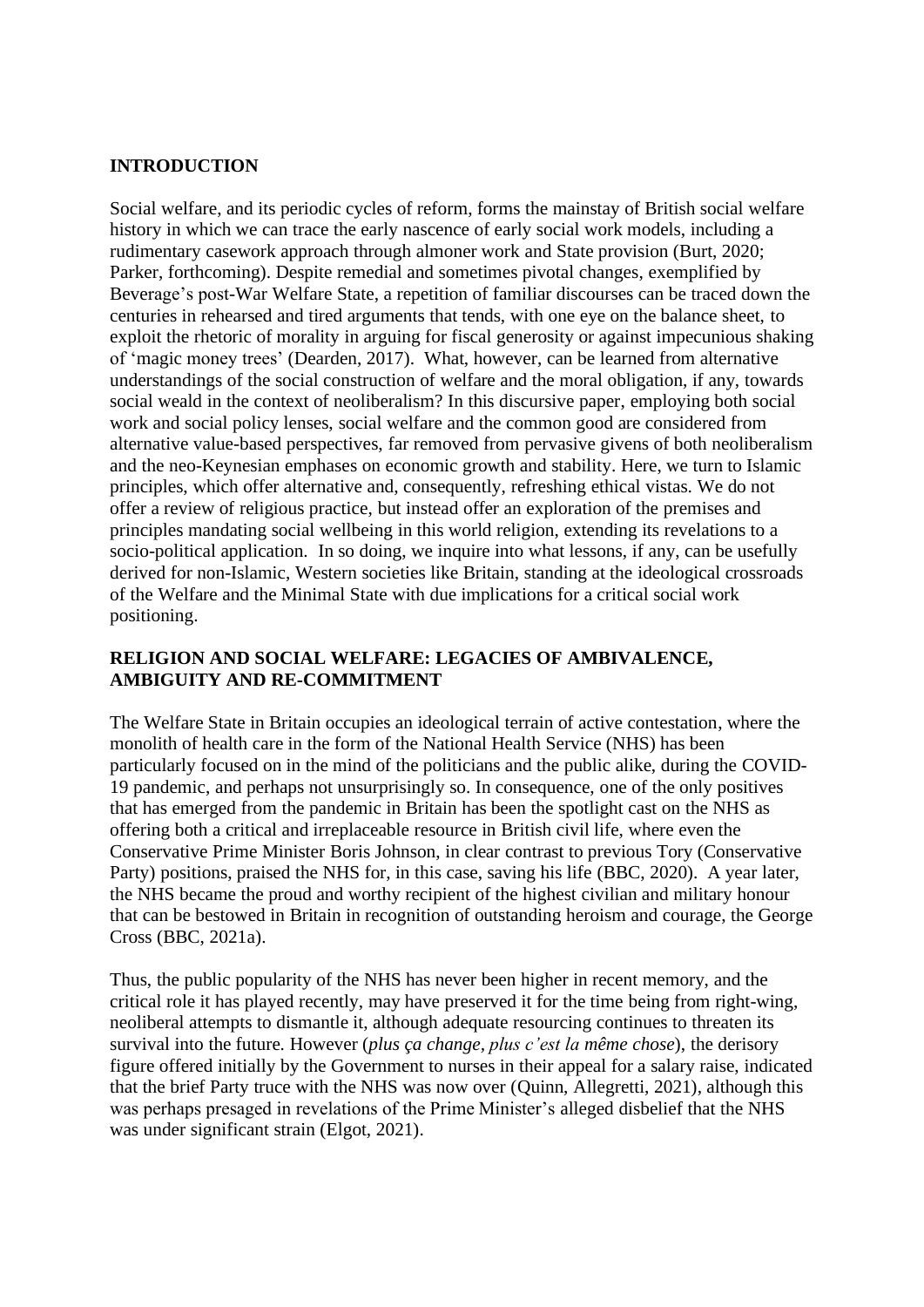The NHS, laudable though it is, also serves to obscure the role of other 'key' workers. For example, the fact that in addition to NHS and other critical staff, social workers also both worked beyond the call of duty and died in its service both during and owing to the pandemic, was notably not recognised (Parker, Ashencaen Crabtree, 2021). Social workers, predictably, were no-one's 'angels', whilst nurses publicly portrayed as such (Morgan, 2021). Indubitably in these current Welfare State ideological 'culture wars', some workers provide more propaganda leverage than others, where social workers are too often subject to public hostility and immovable political indifference (Parker, 2020). Social work as a body and concept is quite another matter for political parties in Britain, and it is to social work, which we shall now turn.

Social work has long regarded itself as a value-based profession; occasionally indulging in the hubris of viewing itself as absolutely epitomising a profession indubitably grounded in the practice of ethics (Parker, Ashencaen Crabtree, 2018). While social work is not alone in this respect, as certainly medicine, would be viewed in a similar light (Banks, 2006), it is true that the allegiances, roles and tasks of social work, place it in highly contested terrain of competing tensions and vested interests to a far greater degree than found in most other 'helping' professions. As is well recognised, social workers are caught between the pull towards State-mandated control of subaltern service users and resources and clinging to professional, ethics mandates towards enablement and advocacy (Parker, Doel, 2013).

Unlike other 'helping professions', whose status is perceived as higher, social work and her practitioners are also subject to the besmirchment of stigma by association with the marginalised of society (Burke, Parker, 2007). Social work is subject to deep ambivalence, it is grudgingly seen as both essential to society but accordingly, is premised on the integral ills and inequities of society, an uncomfortable notion. Those it serves are equally subject to Manichean conceptualisations, the innocents who are failed (by social work), the feckless who are rewarded (by social work) (Parker, 2020). The social work practitioner wears simultaneously, Janus-like, two masks, the competent/good, the incompetent/bad. Yet in either case, they are vilified; unusually this is an emotive exercise in scapegoating that shared by societies on both the right and the left political divide (Midgely, 1997). For if good, why is such capability socially needed? If bad, why impose tainted and unwanted wares on society? The impossible paradoxes facing social work, along the lines of 'damned if you do, damned if you don't', has often been lampooned in professional circles. However, more to the point, social work as a profession exists as an implicit critique of social functioning and social policies implemented by political will that is designed to address such malfunctioning. It is hardly surprising therefore that social work takes on the role of the unloved child of the Welfare State, and is thereby constantly and continually subject to political correction: the stigmatisation of social work serves as very useful purpose, being the favourite 'whipping boy' of politicians, the media and general public alike. Social work as a profession in Britain, has offered many an angry academic polemic against these reactionary, self-serving postures (Parker, Doel, 2013). Sadly, regardless of strong advocacy within the profession, the endless cycle of reforms and readjustment towards 'improvement', lead to damaging professional disorientation and loss of confidence. Approval seeking and blame avoidant adaptive rewriting of the profession leads to a dangerous conformity with shifting political opinion and policies of division. While what is needed: a coherent, confident and consistent stand setting out what social work is, why it is needed, whom it will serve and how as mandated by the ethics of social justice, is unheard in the hubbub.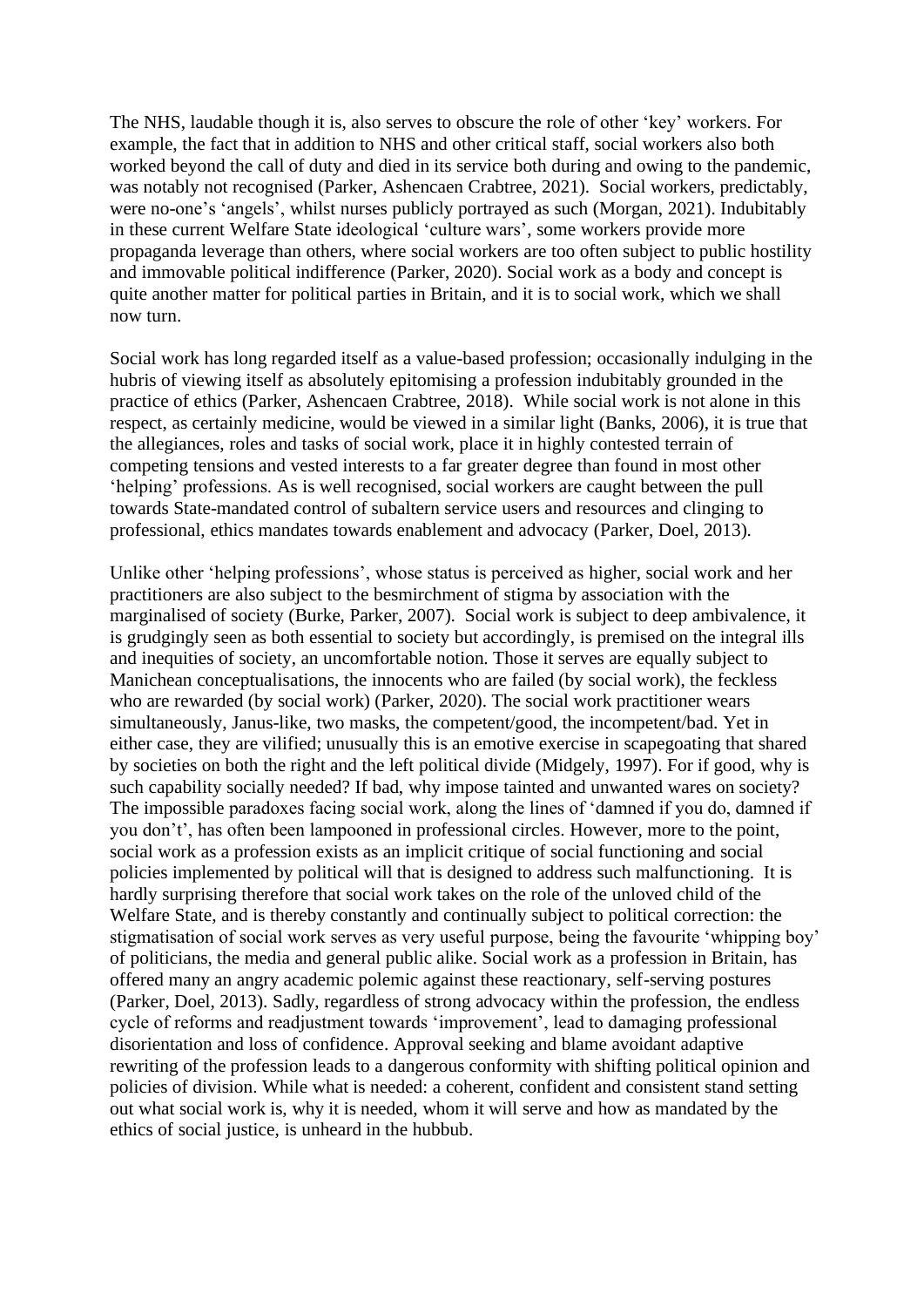Taking a more expansive purview of social work, high above the functions and dysfunctions dictated within national boundaries, the much larger professional corpus, acknowledges its complex mosaic, which is characterised by unity, variety and fragmentation across the globe (IFSW, 2014).

In Britain particularly, social work's nascence emerged from a 'broad church' of faith-based origins but was later disavowed by moves towards socio-political rights-based discourses emerging from the soil of secularisation, State-mandate and professionalisation agendas (Payne, 2005). Yet, these two traditions: religiosity and political secularity in social work, have collided in places within the complex terrain of multicultural, multifaith Britain. Accordingly, arising from faith-based and secular ethic-driven discourses a dialectic has emerged over the recent decades of the millennium, where a renewed recognition has taken place within the profession regarding the importance of the spiritual domains in people's lives, influencing human services (Ashencaen Crabtree, 2021a). Social work in this respect has not been in the vanguard of acting upon such revelations, unlike psychology (Fernando et al., 1998). Nevertheless, social work can legitimately celebrate a renaissance in the surge of professional interest towards the spiritual and the religious in the lives of service users (Furness, Gilligan 2010), as well as practitioners (Parker, et al., 2018). Formerly rejected and overlooked as hugely underrated assets, faith particularly, can and does influence the moral integrity and decisions of individuals and communities; not merely as adherence to dead dogma and stultifying doctrine, but as engagement with a living religion which is directly embodied within the experiential, behavioural and aspirational ubiquity of human life (Aune, 2014). The proliferation of research into what social work can learn from religion and faith groups has therefore exponentially grown. Commensurately, Islamic concepts and precepts, which tentatively emerged from ethnological social work (Ashencaen Crabtree, Baba 2001; Hodge, 2005; Ashencaen Crabtree et al., 2008; Al Krenawi, 2012; Ashencaen Crabtree et al. 2016), has over time, deservedly formed a rich research canon and social work resource in its own right (Schmid, Sheikhzadegan, In press).

# **ISLAM AND ISLAMIC VALUES**

Islam notably offers a holistic way of being, in which faith is integrated entirely into everyday practices. In this respect, it is unlike Christianity, although forms part of the triumvirate of Abrahamic religions of which Judaism is the elder. Seyyed Hossein Nasr (1990) points out that unlike Islam and Judaism, Christianity lacks a divine law governing daily practices. In not conforming to a pious, daily discipline regulated and expected of prayers, dress, diet and, to an extent, demeanour, Christianity is thought by some to lack the exotericism valued by Muslims and Jews (Ashencaen Crabtree, 2021a). While it may be so argued, it is debatable whether the stringency of a holistic, divine way of being, such as conformity with *shari'a* law, leads of necessity to greater citizen moral rectitude in the whole, and the amelioration of that which undermines social weald, and elides the many quotidian rule-based systems of earlier monastic elements in Christianity. Rather, a Foucauldian (1991) argument may be brought to bear, in which the self-regulation of the individual is closely monitored and supported by the structured envelopment of exacting normativities, such as *shari'a,* in terms of compliance to overt practice, irrespective of whether this also achieves an internal regulation of the mind towards absolute acceptance of sacralised precepts.

Accordingly, the obligation of the believer is to observe and submit to the ethical scaffolding of Islam, enacted within the divine Islamic law of *shari'a.* This religio-ethical structure is duly erected from the so-called five pillars of Islam, as follows: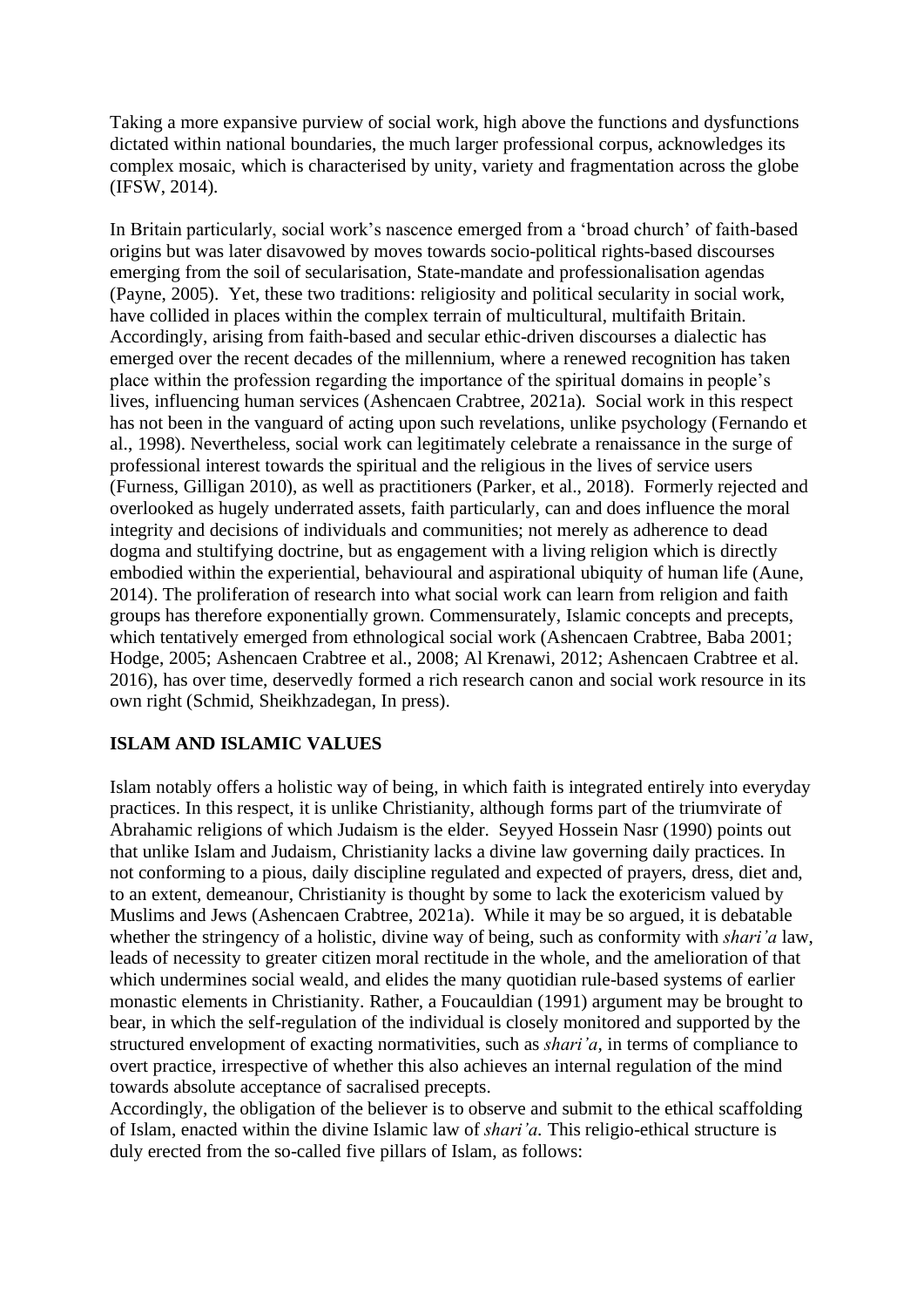*Shahadah* refers to testifying to the monotheism of Islam in which there is only God and Mohammed is His Prophet. Confirming conversion to Islam normally requires only the recitation of the *shahadah.*

*Salat* refers to the daily prayers, which are practised five times a day according to the sun's movements, facing the holy site of Mecca in the Kingdom of Saudi Arabia.

Zakāt is a tax of alms to relieve society's poor and needy.

*Saum* refers to the fasting that takes place particularly during the month of Ramadan. The *hajj* is the sacred pilgrimage to the holy *Ka'aba* in Mecca that takes place at a certain time of the year; and which should undertaken at least once in the life of the faithful (Ashencaen Crabtree et al., 2016).

For Badawia (In press), the holistic frame of Islam creates a practical, rather than a contained cerebral theology, through which Islamic principles and concepts connecting with social wellbeing are enacted:

For Islamic practical theology this would mean: the establishment of desired general welfare (*maslaha*), according to the principle of social justice.

*Zakāt* is a particularly interesting portmanteau principle conceived as for the benefit of the *ummah* (global collective of Muslim believers); and one that is aligned to the allied concepts of *waqf* and *maṣlaḥa* as well. Loosely interpreted as a strictly calculated form of the charitable giving assets, and one generally shared by most faiths across the world, *zakāt* is indeed this, but it is also much more. As Ashencaen Crabtree et al. (2008) explain, it requires that a designated proportion of individual wealth, consisting of primarily, gold, silver, cash, savings and investments, above a specific threshold level, are contributed for the care of the poor and the needy in society, as well as other categories denoting hardship and marginalisation. So seriously is this duty taken that, for instance, the UK site of the worldwide charity, Islamic Relief offer a handy online *zakāt* calculator to work out exactly how much is owed in the due year, along with Q&A guidance of what, how, when and for whom this should be paid.

Those who can benefit from a *zakāt* endowment as loosely translated in the term '*waqf*', are defined in the Holy Qu'ran (9:60). These ancient categories benefit from some contemporary interpretation to take into account modern circumstances. In so doing, we take the liberty of including many underprivileged, marginalised and oppressed groups in Britain that are viewed as embraced within the spirit of the principle but also largely overlap with those for whom British social work carries a remit or once held due responsibilities. Accordingly, encompassed in potential recipients of *zakāt* are the following:

The poor: (families living in low socio-economic brackets and their children; those working below the Minimum Wage; those unable to gain sufficient waged work; those excluded from gaining waged work).

Those in need: (including those with physical and mental health disabilities; those addicted to substance abuse, the homeless and impoverished elders).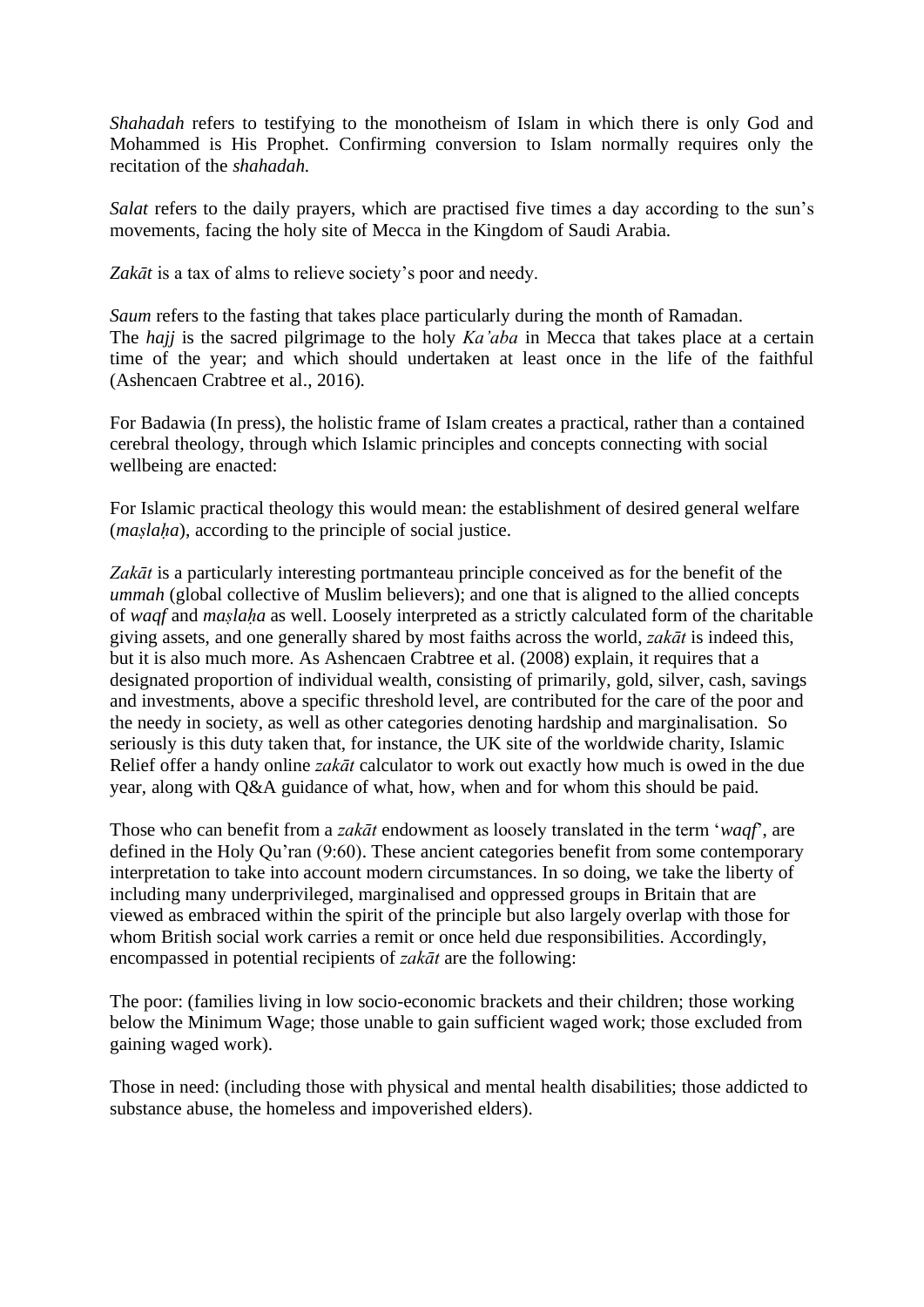Those who administer: (including impoverished social workers, social care workers and nurses, particularly when forced by low wages and straightened circumstances to access charitable Food Banks).

Those in bondage: (embracing here, offenders, those trapped in domestic violence, modern slavery and sex trafficking or brutalised and fleeing civil conflict).

Those in debt: (of which there are many owing to low pay, inadequate or erratically paid Welfare Benefits and single parenthood, particularly women-headed households).

Those in the cause of God: (those who advocate, support and assist others in need but are themselves in difficult circumstances and/or on low wages).

Those who are wayfarers (refugees; the homeless; the impoverished pilgrim).

A religious imperative (Barise, 2005), *zakāt* is also a revolutionary social concept, markedly different from other forms of charity. Charitable giving as a religious duty has always been a well-established feature of Christian faith, and an act of paternalism as well as more laudably, atonement (Ashencaen Crabtree et al., 2008). Welfare therefore is by no means a new concept where prior to the sixteenth century 'Reformation' (inspired by the Protestant spiritual rebellions in Europe), welfare was primarily provided by the monastic/convent orders (Payne, 2005). Following the dissolution of the monasteries under Henry VIII, welfare fell to Poor Law provisions (Parker, forthcoming), which were in turn subject to many alternations in terms of welfare provisioning and philosophies of care between the sixteenth to the nineteenth century. Spanning the administrative changes, traditionally the better-off had always been encouraged to perform benevolent acts towards the needy as promoted in sermon, prayer and song. For instance, the once popular ballad of 'Lazarus and Dives' is a sung morality tale, in which the wicked, wealthy Dives is condemned to hell for his cruelty and meanness to the beggar Lazarus who, as the meek and abused, is destined for heaven (Ashencaen Crabtree, In press).

Welfare reform for the great masses of the underprivileged during the Industrial Revolution went hand-in-hand with a stance of 'muscular Christianity': a moral theology-in-action; and the fruits of this religiously inspired philanthropy was seen in the abolition of slavery, fiercely driven by pious, if somewhat marginal, Christian argument (Hempton, 2005). While the consciences of the bourgeoise would be gainfully pricked during the Victorian period, and seen in the rise of many of Britain's most venerable and longest serving charitable institutions (Prochaska, 2006). However, taken altogether, although furiously energetic at certain times, Christian charitable giving did not serve to alter the underlying social conditions, but rather provided only an erratically applied balm to social injustice alongside a moralising distinction between those who were 'deserving' of support and those who were not. The bloody example of the French Revolution generated class-based fears in England with pendulum swings towards either harsher crackdowns of the labouring classes or greater benevolence towards their suffering, as suited the temperament of the authoritarian times. Ironically, the later dying convulsions of the Edwardian, class-based status quo, and indeed entrenched denomination sectarianism, was the result, not of the appeal of Christianity, but rather a response to horrors shared in the trenches of the First World War (Roper, 2009).

To return to *zakāt*, however, this offers a different path to social welfare as does the notion of *waqf*, translated as 'endowment' (Badawi, In press). Neither is associated with the idea of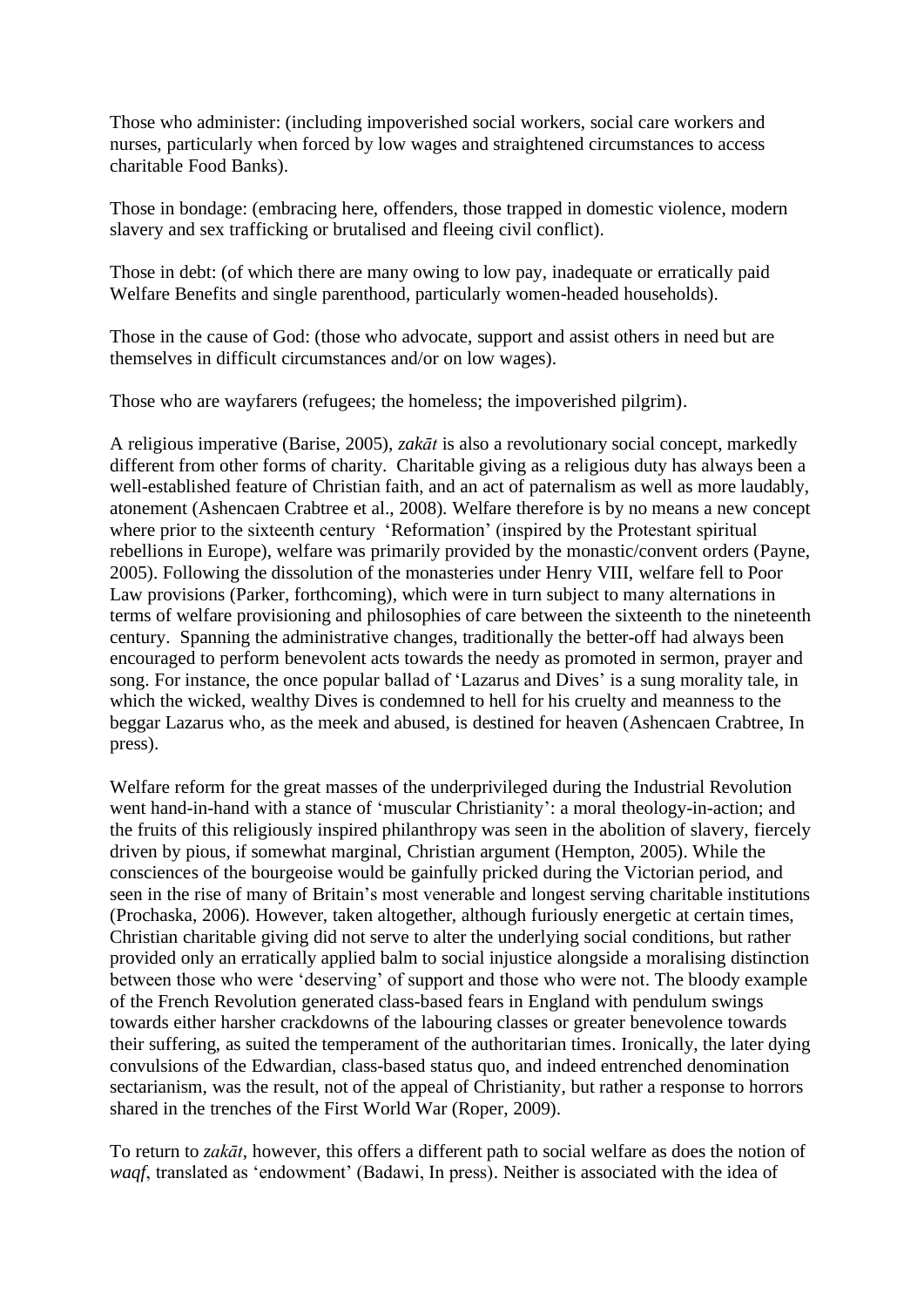duty combined with paternalism, but as fundamentally concerned with obligation to the wider social weald, encompassing all, regardless of status and wealth. The ethos is based on the belief that the better-off cannot prosper spiritually where another is deprived within the allembracing community. This idea is not unfamiliar with other Abrahamic faiths, where we may recollect the Biblical proverb of the camel passing more easily through the eye of the needle than the rich man entering the kingdom of God (Matthew 19:21–24). Although this has been a disconcerting proverb to many affluent Christians (but maybe not to social workers of faith), in Islam *zakāt* carries additional expectations of the ordinary person as enmeshed in the community body. Social justice is served by the tapping of unequal reservoirs of wealth, owned by certain groups over others, in order to ensure some equitable redistribution of resources (Dean, Khan, 2007). In this schema we learn that for Muslims the canker of wealth develops where it is thickly clotted in some parts of the body *ummah*, yet trickles too thinly elsewhere, thus causing a pervasive social malaise. Premised on the assumption that this is fundamentally unhealthy to the functioning of the whole organism, it must therefore must be gently but piously purged annually for the good of all, via adherence to *zakāt*. It is therefore a position rejecting of, as well as an antidote to, the ideology of untrammelled capitalism. Rather than being placed in the position of the humble petitioner, the have-nots have the Godgiven right to demand equity of those who have, through *waqf*, which cannot be denied to the legitimate petitioner, without the other's relinquishment of an authentically recognised Muslim identity. To use the word in its proper sense rather than the populist one, this is a *radically* different understanding of community, citizen obligation and faith. It provides a contrasting alternative to the more familiar views of organised religion as too often the instrument of State hierarchical oppression, leading to secularised rejection, rather than organised religion as engaged in communitarian egalitarianism.

### **AUSTERITY AND WELFARE REFORM**

These intriguing Islamic ethical prescriptions provide an alternative lens by which to scrutinise marginalisation and underprivilege, as well as social policy responses in the UK, particularly in terms of the of the most conspicuous areas of need facing public welfare: poverty; and the impact of privation that swells the social work caseload.

The UN Special Rapporteur Paul Alston's 2018 report on poverty and human rights in the UK offered a damning indictment of UK Coalition (2010–2015) and Conservative government (from 2015) welfare policy. The deployment of austerity measures, through welfare reform, was a political choice, sold to the public cynically as everyone being together in facing the common pain of the financial crisis, whilst exacting the highest human cost on people in poverty and those at risk of poverty.

Thus, in reference to the politics of austerity it is at this time that increased welfare conditionality, sanctions and individual blame for unemployment, poverty and social circumstances has risen, deflecting attention from the structural conditions perpetrated by Government (Machin, 2020; Veasey, Parker, 2021). These have a longer history than the current round of austerity measures, however, conditionality and benefit reductions have increased rather than alleviated poverty. Wright et al. (2020) interpret this moral, punitive approach as causing symbolic as well as material suffering. Rather than everyone working for the common good of reducing national debt together as a core social good, this represents State-perpetrated harm (Wright et al., 2020), or structural abuse (Parker, 2021; Parker, Veasey, 2021). Indeed, austerity measures affect those on the lowest incomes, women and children,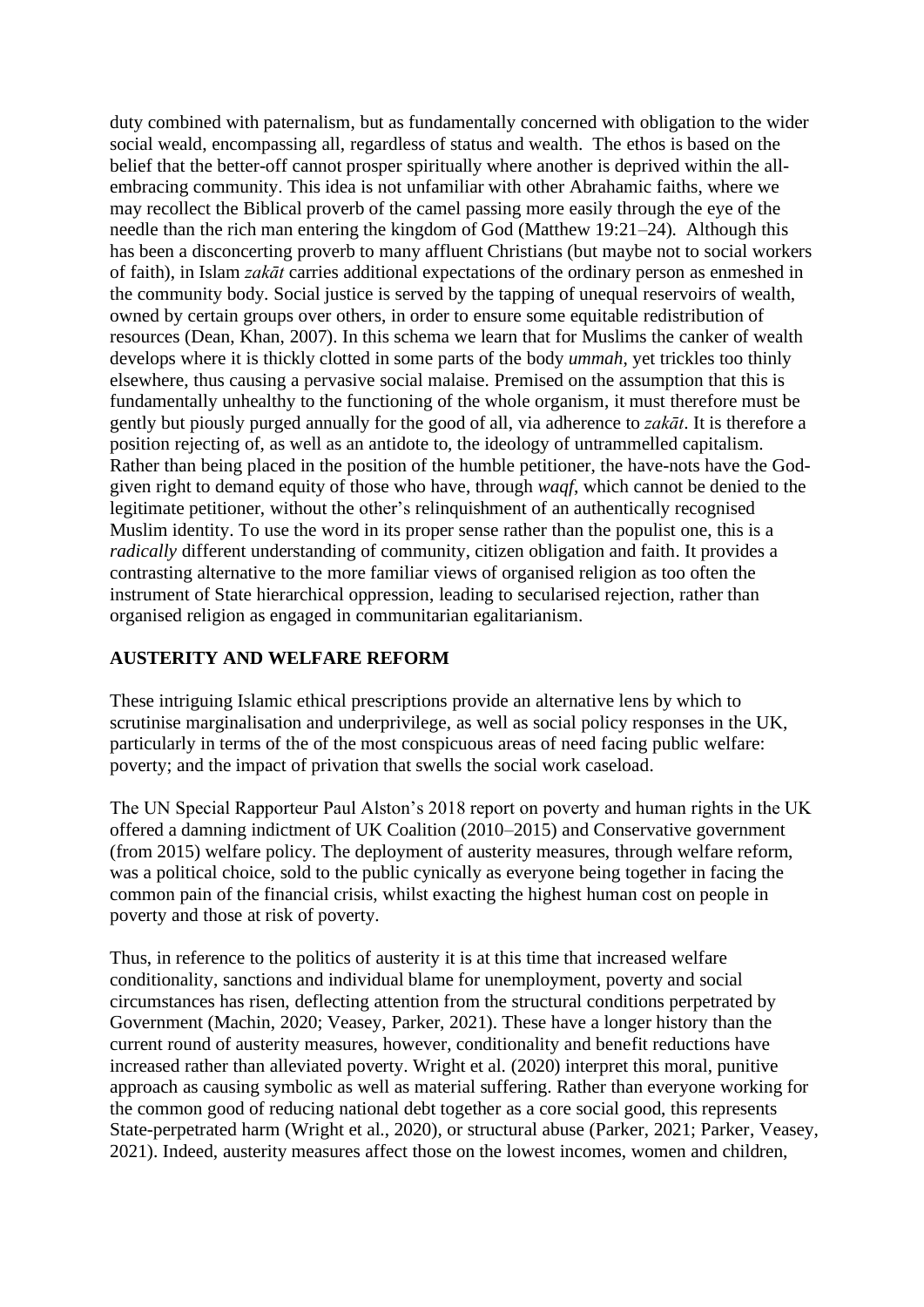those in social and private rented housing, with the biggest losses occurring in older industrial areas, less prosperous seaside towns and some of the London boroughs (Mendoza, 2015).

Employing Islamic sentiments, we might associate the British Welfare State as although seeming to encapsulate the collective whole, it abjectly fails to acknowledge, as Islamic schemas do, the question of wealth inequities in society and the damage caused to the healthier functioning of the social body. This, perhaps is unsurprising, given the Thatcher legacy and the damage done to the concept of community and society (Parker, Ashencaen Crabtree, 2018).

The system however, allows for a remedial 'patching-up' political response, as we can note in a swift change in the architect of the current round of austerity and increased welfare conditionality, Iain Duncan-Smith. From someone who, on seeing the deprivation in Easterhouse in Scotland, vowed to address such poverty and conditions to becoming the Secretary of State for Work and Pensions who introduced some of the most punitive sanctions in British welfare history (Slater, 2012).

Unlike the fundamental notion of the corporate collective of the *ummah* and the *eu*-functional interdependence of Muslim communities, the moral discourse of welfare in Britain has been used to develop a politicised notion of 'fairness' in State financial support in which criticism has been levelled against a 'dependency culture' through political speeches and the consistent promotion of those discourses through visual, print and digital media into mainstream, everyday understandings (Morris, 2019). Dependency in the Muslim understanding is by contrast the condition of all people who not only on each other, but ultimately upon the goodness of God, without Whom nothing is possible. Dependency is not a personal failing in consequence, but a virtuous strength that acknowledges an ultimate truth regarding the human condition; a true rendition of social interdependence.

Political rhetoric and media responses set up destructive dichotomies by deeming that domestic benefit claimants on their own will be pilloried, and should blame themselves through the internalisation of the discourses of blame. This thereby can be used symbolically in contrast to the Other', such as migrants, and domestic minority ethnic groups. A shift ensues in which the recently pilloried becomes the 'deserving poor' unfairly treated in contrast to the demonised 'Other'; claimants who 'take' their benefits (Dagilyte, Greenfields, 2015).

Islamic perspectives, by contrast, offer a new construction of the recipients of *waqf.* Along with *zakāt*, the concept is elevated above the artificial divisiveness of personal culpability and desert, serving to justify inequalities and the ability to withhold welfare on the grounds of personal inadequacy and the continual reconstructions of criteria of need designed to gatekeep and limit scarce social work resources.

The effects of austerity measures have exacted a heavy toll on people in many ways, from healthcare, mental health, disability, unemployment. Whilst Britain has largely protected its health care spending between 2008 and 2014, there has been a reduction in health care professional salaries (Torfs et al., 2021). These cuts, driven by austerity reductions in budgets, increased health inequalities . Those working in health and social care saw wages reduced in real terms while those experiencing health inequalities were more likely to be poor or economically unviable – not quite everyone suffering together for a common goal. The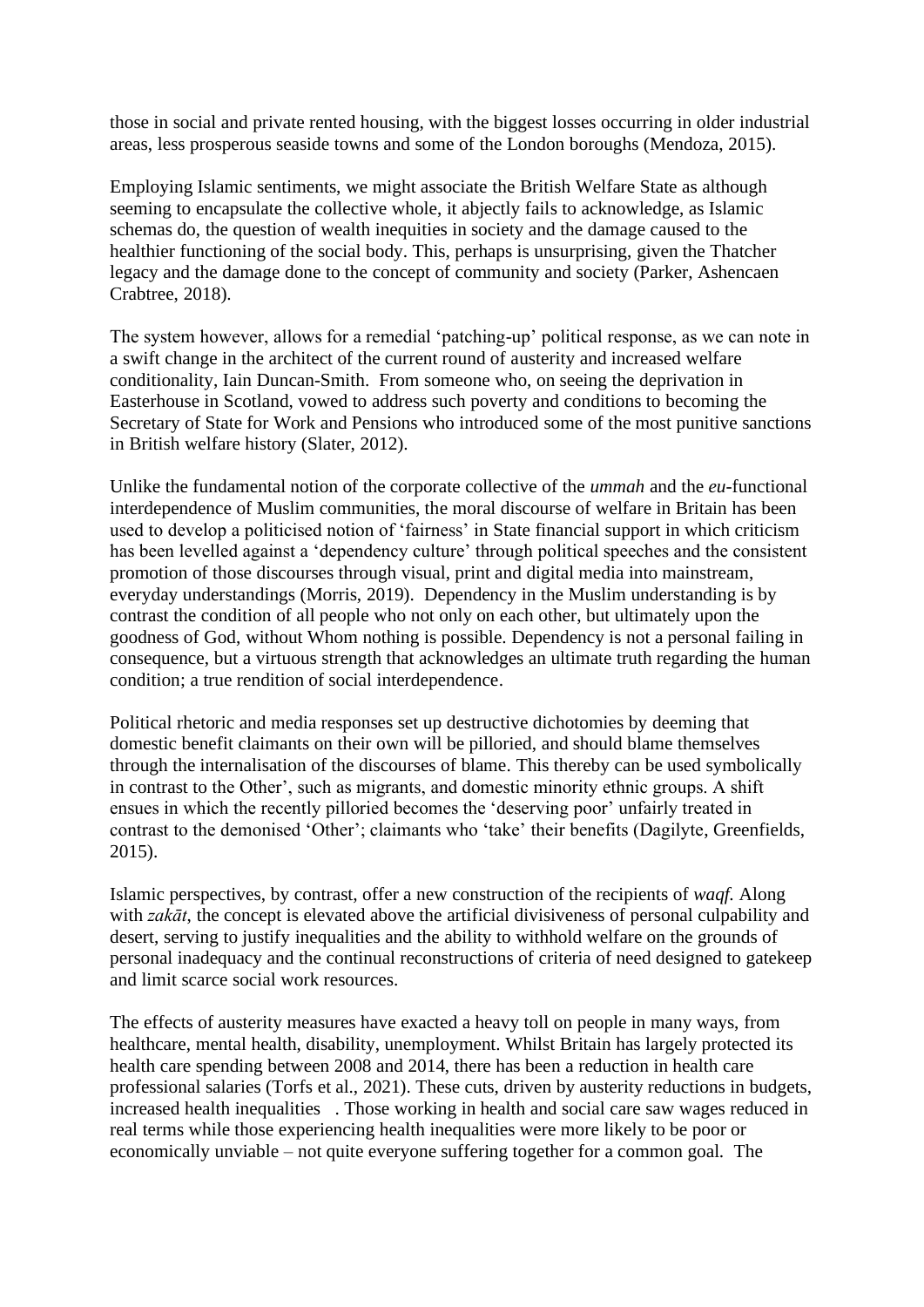inclusion of such groups of helpers, as now in turn requiring the sharing of resources, would otherwise be implicitly recognised in a *zakāt* framework.

The change from Disability Living Allowance to Personal Independence Payment, payments designed to cover additional costs of living arising directly from disability, introduced by the Welfare Reform Act 2012 ss. 77–95, placed disabled people on par with other benefit claimants (Harris, 2014). The numbers of disabled people claiming benefits were reduced whilst those still claiming were cast in the blameworthy category of 'underserving' (Slater, 2012). Harris (2014) argues that these changes breached the rights of disabled people to independence, affirmed by the 2016 United Nations report that found a systematic violation of rights and a disproportionate adverse effect of welfare reform on disabled people, although the assessment was rejected by the UK Government (2016). The introduction of Universal Credit, that merged Jobseekers Allowance and the Employment Support Allowance and removed the 'limited capacity for work' payment worth at the time £29.05 per week, was experienced by disabled people as especially difficult. Increased conditionality and fitness for work assessments were considered uncaring and insensitive exacerbating mental ill health of respondents. Similarly, poor mental health outcomes have been seen amongst lone mothers who are unemployed, whereas employment, which requires investment rather than austerity, is seen to alleviate mental ill health (Harkness, 2016).

Social security has been, historically, implicated in creating a poverty trap in which individuals are financially better off unemployed. Attempts to address this perception have permeated welfare reform from its identification in the Speenhamland system of outdoor relief, and the resultant harshness of 'less eligibility' in the Poor Law (Amendment) Act 1834, through the removal of Family Income Support in the 1970s, family credit in the 1980s and addressed through individual blame, and recently in punishment through sanction, and behavioural conditionality for benefit receipt in the Welfare Reform Act 2012 (Larkin, 2018). These measures have done little to reduce unemployment but have reduced public expenditure in the most deprived and impoverished places and exacerbated poor mental health (Beatty, Fothergill, 2018; Dwyer et al., 2020).

The results of these benefit reforms are also seen in the quotidian experiences of people in poverty. Trussell Trust Foodbank Network data shows austerity measures and welfare reform/cuts have led to an increase in the number of families with children using foodbanks (Lambie-Mumford, Green, 2017), representing a swing from the concept of universal welfare support to a mainstream dependence on charitable support and a change from recognising the structural causes of poverty to reinforcing individual culpability. In the meantime, the level of need among families so far exceeds the capacity of social work in Britain to meet such challenges, that resultant readjustment of resourcing and expectations for social work support is generated through the ever tightening and refining of criteria of need (Harris, 2019). Also, changes in housing benefit and the housing market have introduced a market-oriented system that sits at odds with social housing creating discourses of 'less desirable' and 'blameworthy for those in need and workers in the sector (Jacobs, Manzi, 2013; Manzi, 2015; Manzi, Richardson, 2017; Daly, 2018; Harding et al., 2018).

Austerity measures represent a political choice (Alston, 2018). That choice is predicated on the lie that everyone is taking equal portions of suffering – the rich are, we may suggest, as in George Orwell's *Animal Farm*, 'more equal than others'. The argument of the common good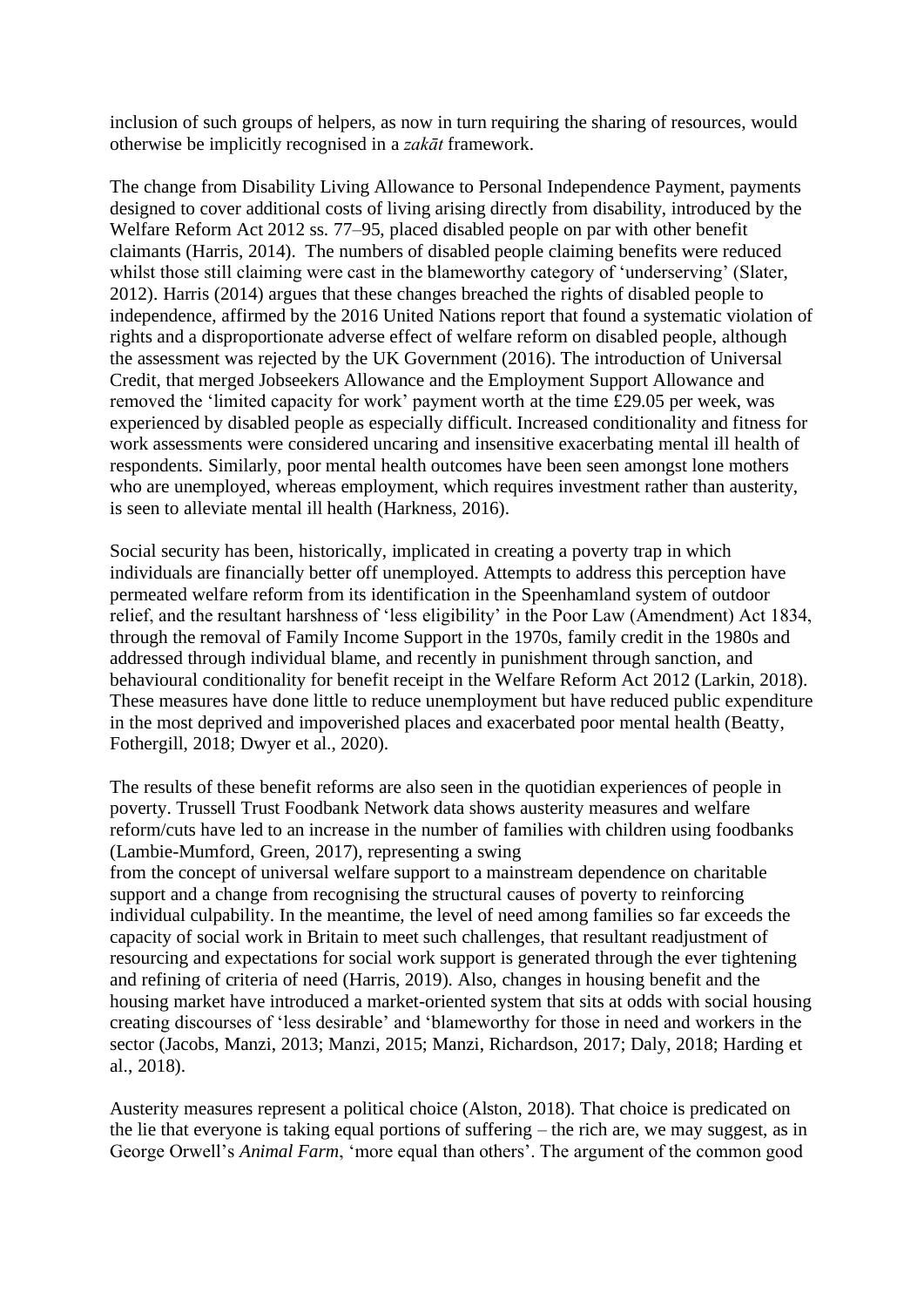hides the political direction towards 'less eligibility', moral culpability and individual blame and away from State responsibility. It is wrapped in the notion of the 'common good'.

The common good in its widest sense forms the earthly and material terrain where faith-based charitable bodies practice good deeds, as religion-in-action, as it were. While Prochaska (2006) charts the disinheritance of Christian charities in Britain from a rich legacy of community-based welfare, the rise of such faith-based care by Muslim British groups is considered by Jawad (2012). Brodard (In press) examines Muslim welfare initiatives across Britain, France and Switzerland Europe which include forms of 'social work' services. We consequently learn that there are three main forms of Islamic philanthropy operating across in these three European nations. These being: 1) transnational social activism; 2) communitybased services run via mosques/Islamic centres; 3) independent Islamic associations offering their own 'social work'/counselling services (Brodard, In press). Of course, this is not to suggest that Islamic welfare groups are in any sense unique in these countries, in offering religiously motivated, welfare services that are deemed to be especially congruent to identified and particular service user groups in faith communities. There are many other such examples and such groups have been particularly busy during the COVID-19 pandemic which has caused profound personal and community suffering, as well as considerable social and economic disruption.

# *ZAKĀT* **AND THE STATE**

Islam was birthed and refined in a context of competing Middle Eastern faiths and has always been aware of other religions around it (Stillman, 2000). This has particularly been the case regarding Judaism upon which the early Islam modelled much of its holistic, daily codes (Azumah, 2011). While Christianity has also provided some spiritual inspiration to Islam with a reverence for both Christ and the Virgin Mary, albeit with some fundamental differences as well (Ashencaen Crabtree, 2021b). However, Islam's incredible success in the early Middle Ages, as a powerful civilisation that absorbed so many regions under its influence, took on the characteristic of a dominant, international faith with other minority religious communities in its shadow (Shenk, 2003). Islam in much of the Global North, however, negotiates the terrain of being a minority faith in a host nation with other traditions concerning religion, citizenship and welfare (Ashencaen Crabtree et al., 2008). Political ideologies, legislation, social policy and sometimes, organised religion, shape the discourse, the context and the content of welfare. In Britain a rights-based, citizenship agenda served to nudge religion to one side, as we have seen, where, for example, in the twentieth century and the new NHS, medical and nursing care, moved away from its tenuously stretched, religious roots to assert a strong professionalism embedded in State-supported secularism (Prochaska, 2006), with similar developments taking place in social work (Burt, 2020). The new post-War 'cradle-to-grave' welfare state promise was seen as social necessity in moving decisively away from precisely the kind of grassroots care provided to neighbourhood that had always been associated with faith-based or faith-inspired, informal community support (Timmins, 2017). No longer was there a need to prove oneself a 'deserving', morally upright person to receive help, for under this new State model, all that was needed was to meet a new criterion of need, whether saint or sinner.

The Welfare State has aged in Britain, and not very well, given all the political abuses it has been subject to over its chequered seventy years; it's 'age asks ease' to paraphrase the metaphysical poet, John Donne (1633). Prior to the COVID-19 pandemic, which ironically has both hugely overburdened the NHS, whilst underlining its critical national importance,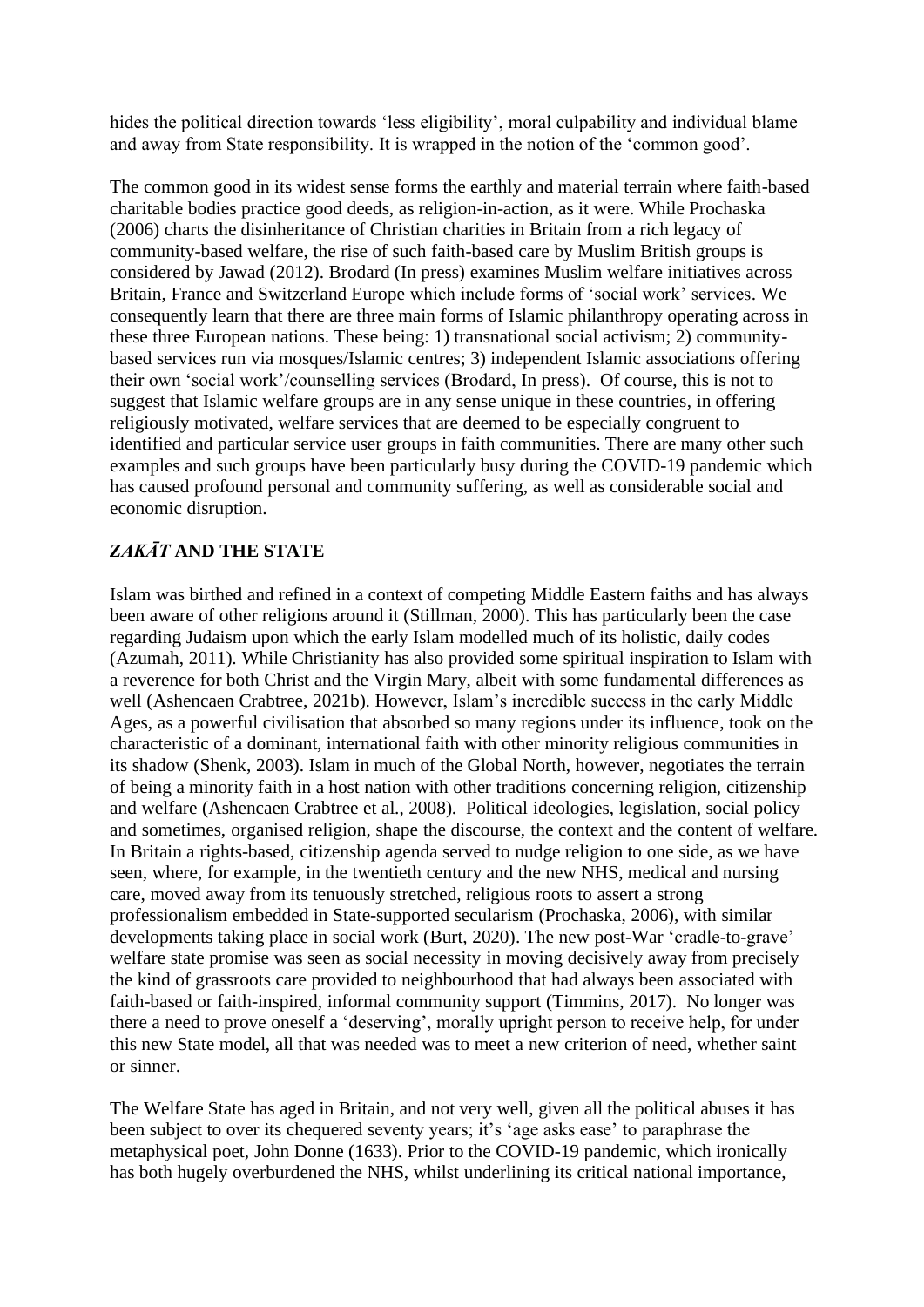successive Conservative governments, in particular, have deliberately sought to undermine the Welfare State as part of an ideological allegiance to the so-called Minimal State (Nozick, 2001). Here the State, as corporate welfare provider, is reduced, in favour of placing the burden on so-called citizen self-reliance as exercises in neoliberal politics.

In times of austerity, another form of political ideological thinking, a decided and divisive rolling back of the State and the promotion 'civil society' is witnessed; which in practice in the UK has meant reliance on food banks rather than civil society as understood throughout the rest of Europe. Reflecting on this it might be assumed that Islamic ethics in terms of *waqf* and *zakāt* would align well with such situations. It is within the scope, it would seem, of that which we might associate with small-scale, neighbour community-level responses. However, Islamic ethics does not preclude the role of State welfare, and accordingly we come to a theological social position in Islam from the starting point of the common good. Using these reference points, we may rhetorically question how the common weald is best served in social contexts of such inequality. Illuminated by a deeper exploration of the Islamic religio-ethical framework, we may confidently respond that social work can only be liberated to achieve its highest aims most effectively, by the reduction of capitalist inequalities that cause such devastating social division among the spiritually equal. In Islam it is through these means that the *ummah's* covenant towards social cohesion is renewed and strengthened, which otherwise would see a withering away. The ineluctable deduction provided by Islam is that the few cannot thrive at the expense of the many; and societies that do not actively check growing divides of wealth and privilege are corrupt and deeply unhealthy, spiritually, morally and materially.

### **CONCLUSIONS**

Seen from a Western dualist position, *zakāt* might be thought to occupy an interestingly singular position within this rehearsal of fundamental Islamic principles. While less unambiguously devoted to sacred doctrine, *zakāt* can be read to straddle the secular domains of ethics and politics in the form of a diachronic welfare policy for all Muslims across time. This singularity, however, is based on a mistake of applying a secular-sacred divide, characteristic of most Western societies, with Islamic counterparts, actual or idealised. Islam notably refutes any such conceptual or pragmatic bifurcation of sacred law and secular practice. Beyond the enacted or imagined, Muslims seeks a harmonious spiritual entwinement of doctrine and daily life. The principle of *zakāt* requires a deliberate enaction into practice, particularly so where Muslims live as minorities in societies that carry other mainstream beliefs. It would therefore seem natural that *ad hoc* Muslim community activist groups in host societies informally organise themselves to gather and offer relief to fellow Muslims living locally; and indeed, this clearly does occur (Jawad 2009), particularly where social services are not seen as responsive to the needs of Muslim service users (Ashencaen Crabtree et al., 2016).

Yet, *zakāt* was never conceived of as merely confined to small-scale neighbourhood distribution schemes, but rather it is based on the idea not of micro-activism, but macro, continuous social responsiveness to recognisable human need within a societal framework that regards gluts of wealth existing besides wastelands of want, as fundamentally against the laws of God and thus, inextricably, humankind. The deep impacts of austerity in Britain have caused enormous damage to health and life expectancy in Britain (Alston, 2018), and where the impact falls as heavily on underprivileged children as much as the adults, despite the landmark British legislation, the Children Act 2004, that provides guidelines for anti-poverty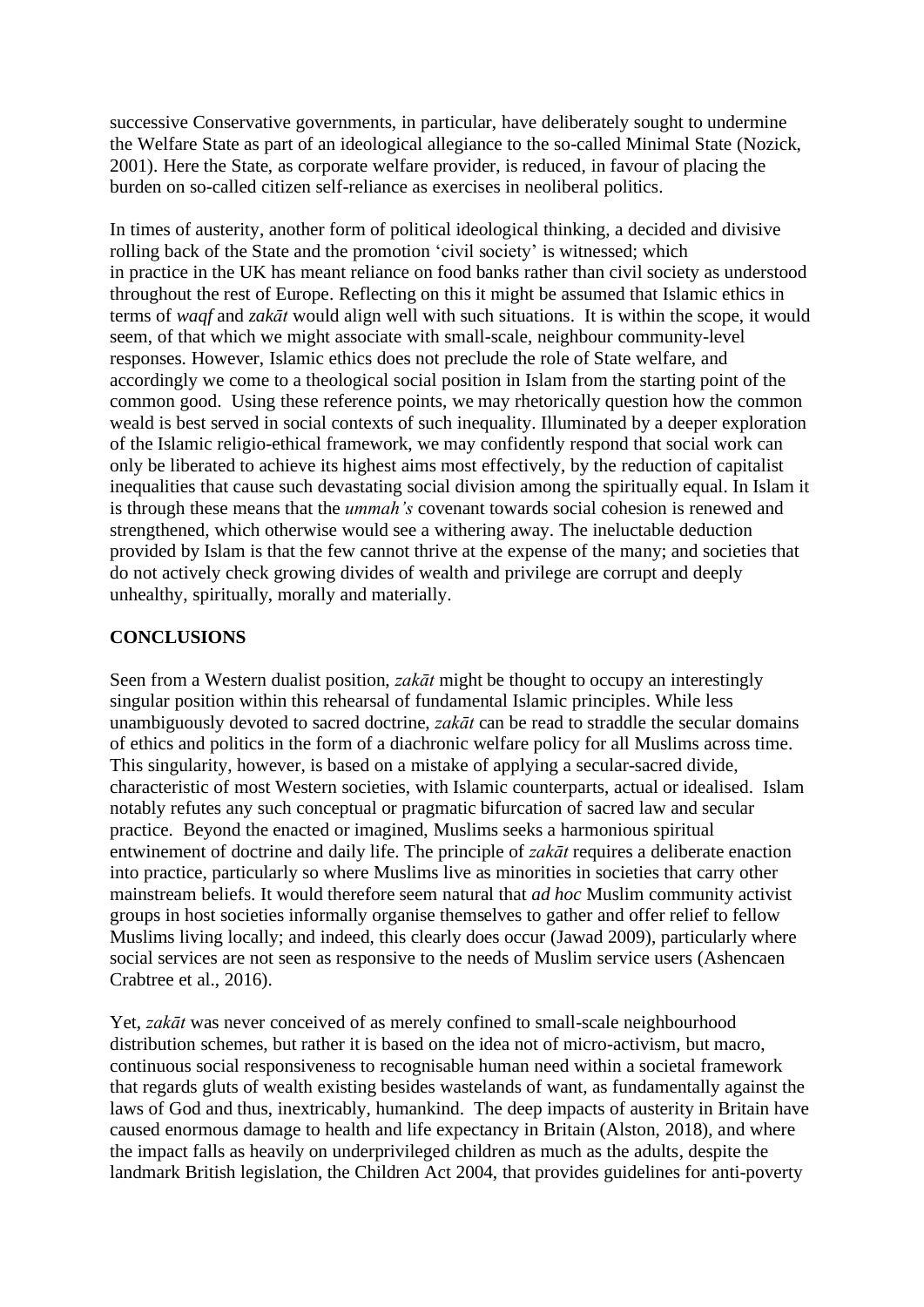social work with children. Today, as write this paper and note gloomy statistics of growing need and privation in Britain, the media are reporting the antics of the transatlantic 'mega-rich' who compete in hubris and vast expenditure in the personal race to launch billionaires into Space (BBC, 2021b). We may equally reflect on the enormity of such cruel disparities in society; and what utility might emerge from the harnessing of the spirit of a 'zakāt' inspired social work for the much-needed social transformation of neoliberalism's bleak landscapes.

## **REFERENCES**

AL KRENAWI, A. 2012. Islam, human rights and social work in a changing world. In: ASHENCAEN CRABTREE, S., PARKER, J., AZMAN, A. (Eds.). *The Cup, The Gun and The Crescent: Social Welfare and Civil Unrest in Muslim societies.* London: Whiting & Birch, 19–34.

ALSTON, P. 2018. *Report of the Special Rapporteur on extreme poverty and human rights on his visit to the United Kingdom of Great Britain and Northern Ireland* [online]. Human Rights Council, A/HRC/41/39/Add.1, United Nations General Assembly. [02.07.2021]*.* Available at: https://undocs.org/pdf?symbol=en/A/HRC/41/39/Add.1

ASHENCAEN CRABTREE, S. In press, 2021a. Islamic perspectives, inclusivity and revitalisation in conceptual frameworks for European social work. In: SCHMID, H., SHEIKHZADEGAN, A. (Eds.). *Islamic Social Work. From Community Services to Commitment to the Common Good.* Cham, Switzerland: Springer Nature Swizerland AG, 255–272.

ASHENCAEN CRABTREE, S. 2021b. *Women of Faith and the Quest for Spiritual Authenticity: Comparative Perspectives from Malaysia and Britain*. Abingdon: Routledge.

ASHENCAEN CRABTREE, S., HUSAIN, F., SPALEK, B. 2016. *Islam & Social Work: Islam and social work: culturally sensitive practice in a diverse world*. Bristol: Policy Press.

ASHENCAEN CRABTREE, S., HUSAIN, F., SPALEK, B. 2008. *Islam & Social Work: Debating values and transforming practice*. Bristol: Policy Press.

ASHENCAEN CRABTREE, S., BABA, I. 2001. The Islamic perspective in social work education. *Social Work Education,* 20(4), 469–481.

AUNE, K. 2008. Singleness and secularization: British Evangelical women and Church (dis)affiliation. In: AUNE, K., SHARMA, S., VINCETT, G. (Eds.). *Women and Religion in the West: Challenging secularization*. London: Routledge, 57–70.

AZUMAH, J. 2011, Mission among Muslims: Christian mission and Islam. In: PACHUAU, L., JORGENSEN, K. (Eds.). *Witnessing to Christ in a Pluralistic Age.* Oxford: Regnum Books International, 121–131.

BADAWIA, T. In press, 2021. Islamic Practical Theology: waqf and zakāt as theological foundations. In: SCHMID, H., SHEIKHZADEGAN, A. (Eds.). *Exploring Islamic Social Work: Between community and the common good.* Cham, Switzerland: Springer, 153–168.

BANKS, S. 2006. *Ethics and Values in Social Work*. Basingstoke: Palgrave Macmillan.

BARISE, A. 2005. Social Work with Muslims: Insights from the teachings of Islam [online]. *Critical Social Work*, 6(2) DOI: https://doi.org/10.22329/csw.v6i2.5660

BBC. 2020. *Coronavirus: Boris Johnson 'owes his life to NHS staff* [online]. London: BBC. [06.07.2021]. Available at: https://www.bbc.co.uk/news/uk-52258980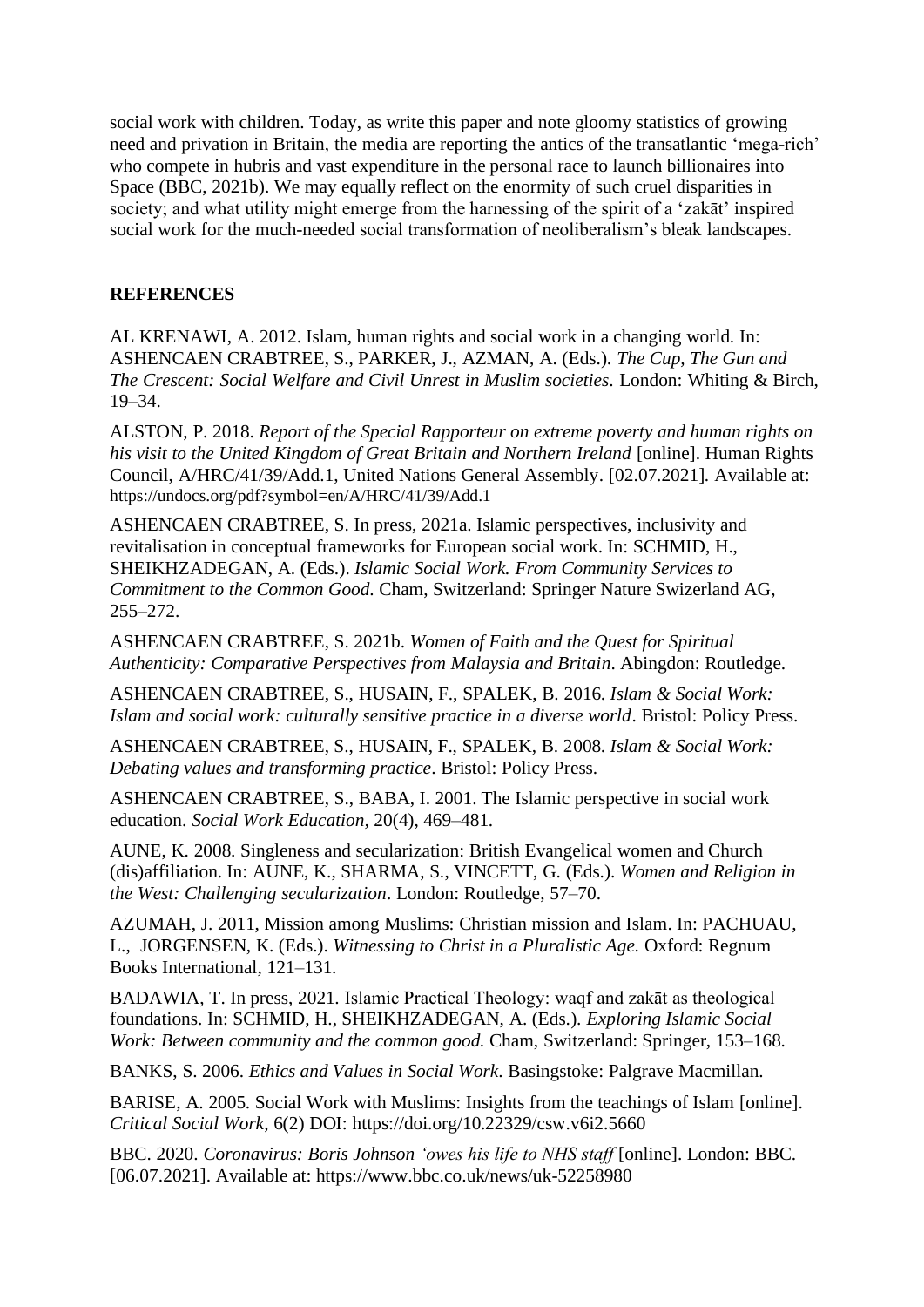BBC. 2021a. *Royals celebrate NHS anniversary with George Cross and a tea party* [online]. London: BBC. [06.07.2021]. Available at: https://www.bbc.co.uk/news/uk-57714088

BBC. 2021b. *Virgin Galactic: Sir Richard Branson reaches edge of space* [online]. London: BBC. [14.07.2021]. Available at: https://www.bbc.co.uk/news/av/science-environment-57798319

BEATTY, C., FOTHERGILL, S. 2018. Welfare reform in the United Kingdom 2010-16: Expectations, outcomes and local impacts. *Social Policy and Administration*, 52(5), 950-968.

BRODARD, B. In press, 2021. Helping Muslims or Contributing to Society? Insights Into the Paradoxes of Islamic Social Work for the excluded. In: SCHMID, H., SHEIKHZADEGAN, A. (Eds.). *Exploring Islamic Social Work: Between community and the common good.* Cham, Switzerland: Springer, 25–44.

BURKE, P., PARKER, J. (Eds.). 2007. *Social work and Disadvantage: Addressing the roots of stigma through association.* London: Jessica Kingsley Publishers.

BURT, M. 2020. *A History of the Roles and Responsibilities of Social Workers.* London: Routledge.

DAGILYTE, E., GREENFIELDS, M. 2015. United Kingdom welfare benefit reforms in 2013–2014: Roma between the pillory, the precipice and the slippery slope. *Journal of Social Welfare and Family Law,* 37(4), 476–495.

DALY, A. 2018. Embodied austerity: Narratives of early austerity from a homelessness and resettlement service. *Ethics and Social Welfare,* 12(1), 65–77.

DEAN, H., KHAN, Z. 1997. Muslim Perspectives on Welfare. *Journal of Social Policy,*  26(2), 193–211.

DEARDEN, L. 2017. *Theresa May prompts anger after telling nurse who hasn't had a pay rise for eight years: 'There's no magic money tree'* [online]. London: The Independent.. [08.07.2021] Available at: https://www.independent.co.uk/news/uk/politics/theresa-maynurse-magic-money-tree-bbcqt-question-time-pay-rise-eight-years-election-latesta7770576.html

DONNE, J. 1663. *The Sun Rising*. [online]. The Poetry Foundation [08.07.2021] Available at: [https://www.poetryfoundation.org/poems/44129/the-sun-rising.](https://www.poetryfoundation.org/poems/44129/the-sun-rising)

DWYER, P., SCULLION, L., JONES, K., MCNEILL, J., STEWART, A. B. R. 2020. Work, welfare, and wellbeing: The impacts of welfare conditionality on people with mental health impairments in the UK. *Social Policy & Administration,* 54(2), 311–326.

ELGOT, J. 2021. *Johnson denied Covid-19 would overwhelm NHS, says Cummings* [online] Dublin: The Irish Times. [20.07.2021]. Available at:

https://www.irishtimes.com/news/world/uk/johnson-denied-covid-19-would-overwhelm-nhssays-cummings-1.4625152

FERNANDO, S., NDEGWA, D., WILSON, M. 1998. *Forensic psychiatry, race and culture*. London: Routledge.

FOUCAULT, M. 1991. *Discipline and Punish: the birth of a prison*. London: Penguin.

FURNESS, S., GILLIGAN, P. 2010. *Religion, Belief and Social Work: Making a difference*. Bristol: Policy Press.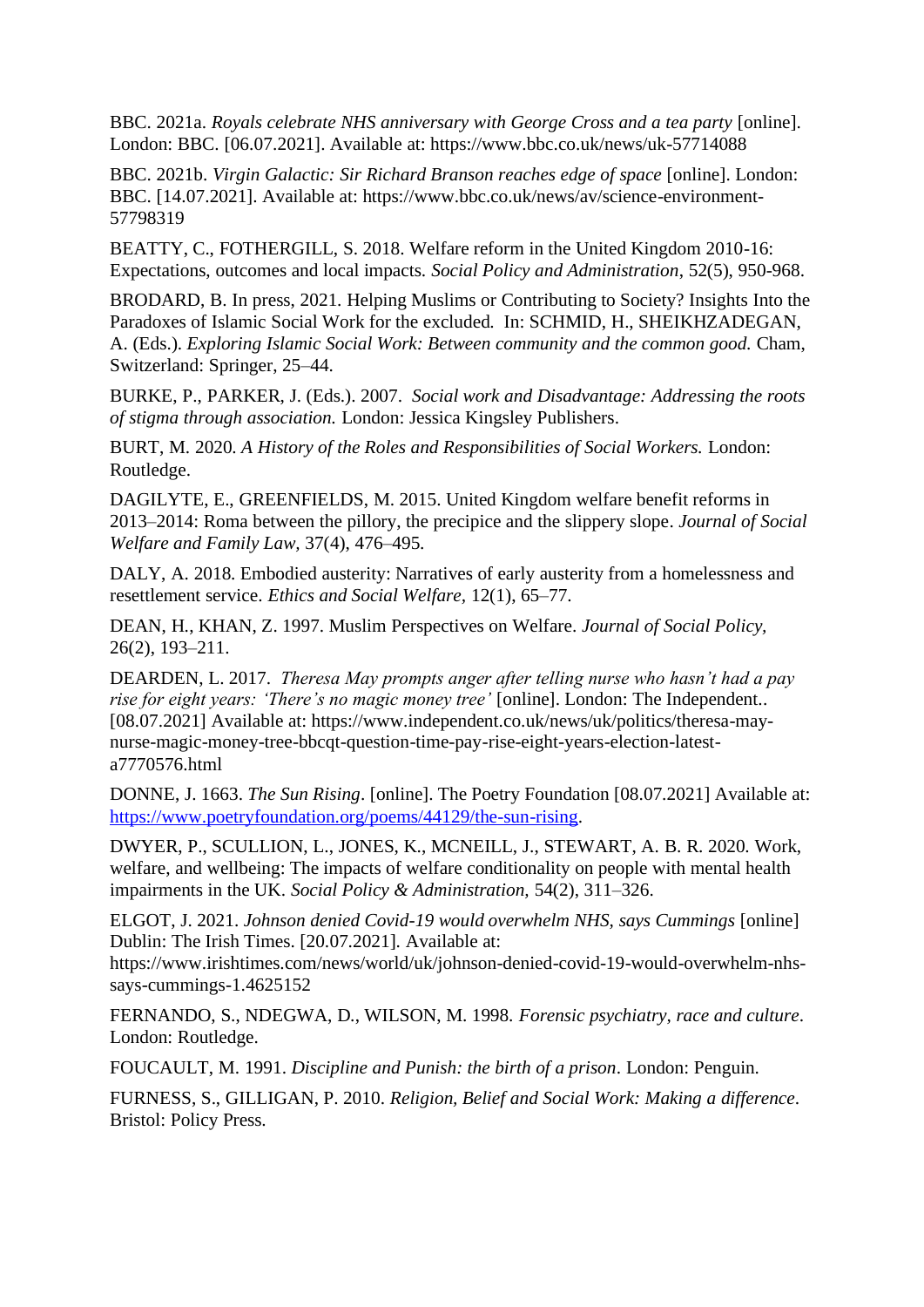HARDING, A., PARKER, J., HEMINGWAY, A., HEAN, S. 2018. Supply-side review of the UK specialist housing market and why it is failing older people. *Housing, Care and Support,*  21(2), 41**–**50.

HARKNESS, S. 2016. The effect of employment on the mental health of lone mothers in the UK before and after New Labour's welfare reforms. *Social Indicators Research,* 128, 763**–** 791.

HARRIS, J. 2019. From Seebohm factories to neoliberal production lines? The social work labour process. In: LAVALETTE, M. (Ed.). *What is the Future of Social Work*. Bristol: Policy Press, 123–142.

HARRIS, N. 2014. Welfare reform and the shifting threshold of support for disabled people. *Modern Law Review,* 77(6), 888**–**927.

HEMPTON, D. 2005. *Methodism: Empire of the spirit*. New Haven, London: York University Press.

HODGE, D., 2005. Social work at the house of Islam: Orientating practitioners to the beliefs and values of Muslims in the United States. *Social Work*, 50(2),162**–**173.

IFSW (International Federation of Social Workers). 2014. *Global Definition of Social Work* [online]. Berne: IFSW. [25.07.2021]. Available at: https://www.ifsw.org/what-is-socialwork/global-definition-of-social-work/

JACOBS, K. AND MANZI, T. 2013. New localism, old retrenchment: The "Big Society", housing policy and the politics of reform. *Housing, Theory and Society,* 30(1), 29-45.

JAWAD, R., 2009. *Religion and Faith-based Welfare.* Bristol: Policy Press.

LAMBIE-MUMFORD, H., GREEN, M.A. 2017. Austerity, welfare reform and the rising use of food banks by children in England and Wales. *Area*, 49(3), 273-279.

LARKIN, P. M. 2018 Universal Credit, 'positive citizenship', and the working poor: squaring the eternal circle. *Modern Law Review*, 81(1), 114**–**131.

MACHIN, R. 2020. Regressive and precarious: Analysing the UK social security system in the light of the findings on the UN Special rapporteur on poverty and human rights. *Social Work and Social Sciences Review,* 21(3), 70**–**85.

MANZI, T. 2015. The Big Society and the conjunction of crises: Justifying welfare reform and undermining social housing. *Housing, Theory and Society*, 32(1), 9**–**24.

MANZI, T., RICHARDSON, J. 2017. Rethinking professional practice: the logic of competition and the crisis of identity in housing practice. *Housing Studies*, 32(2), 209**–**224.

MENDOZA, K. A. 2015. *Austerity: The demolition of the welfare state and the rise of the zombie economy.* Oxford: New Internationalist Publications.

MIDGELY, J. 1997. *Social Welfare in Global Context*. London, NY: SAGE.

MORGAN, K. 2021. *'I'm not a hero or an angel – I'm a nurse and proud of it'* [online]. London: Nursing Times. [04.07.2021]. Available at:

https://www.nursingtimes.net/opinion/im-not-a-hero-or-an-angel-im-a-nurse-and-proud-of-it-28-06-2021/

MORRIS, L. D. 2019. Moralising' welfare and migration in austerity Britain: A backdrop to Brexit. *European Societies,* 21(1), 76**–**100.

NOZICK, R. 2001*. Anarchy, State and Utopia*. Oxford: Blackwell Publication.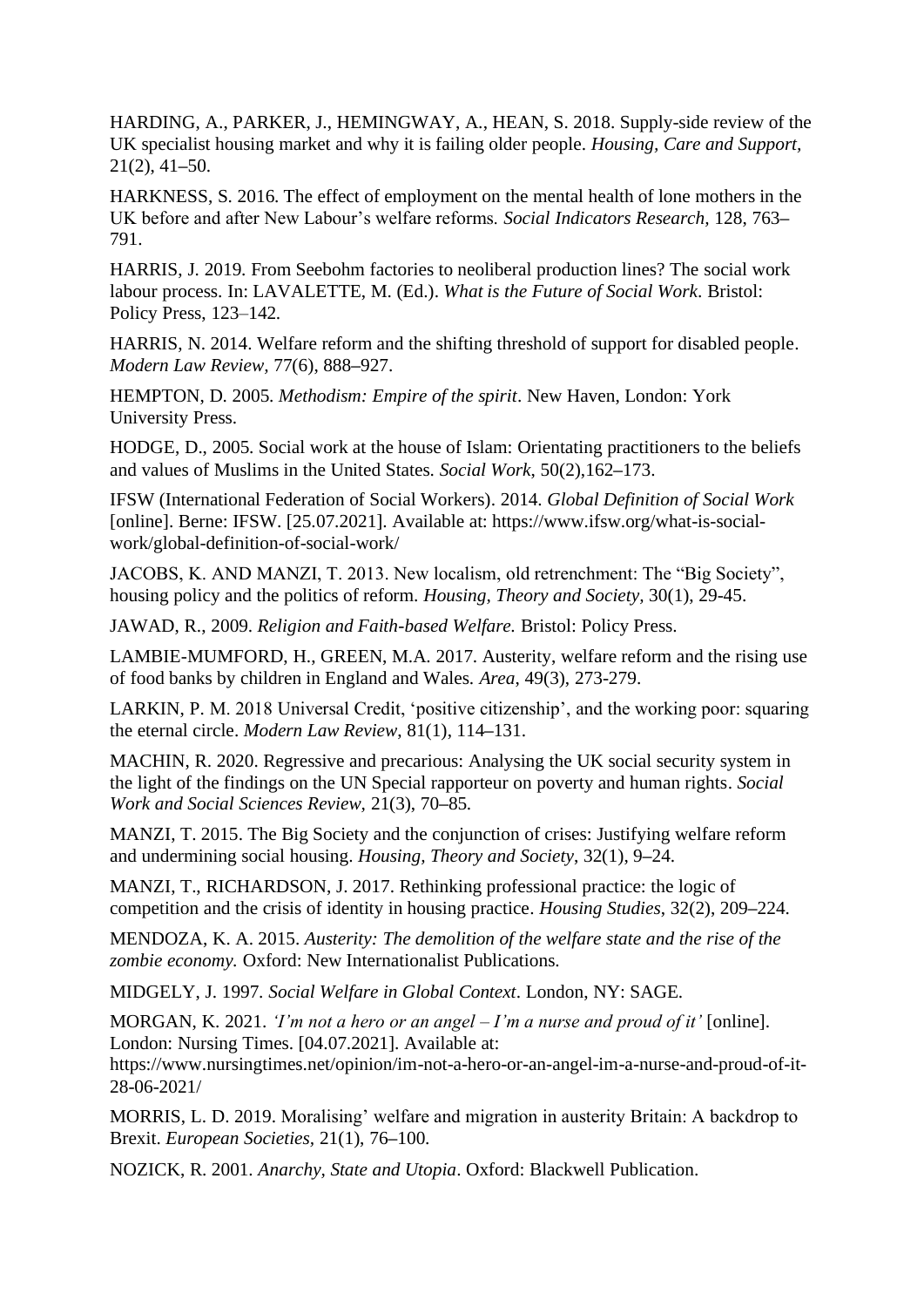PARKER, J. Forthcoming. *Analysing the History of British Social Welfare,* Bristol: Policy Press.

PARKER, J. 2020. The establishment (and disestablishment) of social work in Britain: The ambivalence of public recognition [online]. *Journal of Comparative Social Work,* 15(1), 108– 130.

PARKER, J., ASHENCAEN CRABTREE, S. 2021. Courage, compassion, coercion and Covid. *SOCNET International Week*. Humak Finland, April 19**–**24.

PARKER, J., ASHENCAEN CRABTREE, S. 2018. *Social Work with Disadvantaged & Marginalised Groups.* London: Sage.

PARKER, J., ASHENCAEN CRABTREE, S., REEKS, E., MARSH, D., VASIF, C. 2018.*'*River! that in silence windest': The place of religion and spirituality in social work assessment: sociological reflections and practical implications. In: SPATSCHECK, C., ASHENCAEN CRABTREE, S., PARKER, J. (Eds.) *Methods & Methodologies of Social Work: Reflecting professional intervention*. Erasmus SocNet, Vol III. London: Whiting & Birch, 94**–**116.

PARKER, J., DOEL, M. 2013. *Professional Social Work*. London: Sage.

PAYNE, M. 2005. *The Origins of Social Work*. Houndsmill, Basingstoke: Palgrave Macmillan.

PIDD, H. 2001. *Dire poverty in north-east England 'driving many more children into care'* [online], London: Guardian. [28.07.2021]. Available at: https://www.theguardian.com/society/2021/jul/28/shameful-levels-of-poverty-in-north-east-

of-england-driving-rise-in-child-protection-cases

PROCHASKA, F. 2006. *Christianity and Social Services in Modern Britain: The disinherited spirit*. Oxford: Oxford University Press.

QUINN, B., ALLEGRETTI, A. 2021. *Nurses union prepare for strike action over 1% pay offer for NHS staff* [online]. London: Guardian. [25.07.2021]. Available at: https://www.theguardian.com/society/2021/mar/05/tory-minister-nadine-dorries-says-1-payoffer-for-nhs-staff-was-pleasant-surprise

ROPER, M. 2009. *The Secret Battle*. Manchester: Manchester University Press.

SCHMID, H., SHEIKHZADEGAN, A. In press, 2021. Increasing Spiritual Sensitivity and Faith-Based Service Provision: Pathways to Islamic Social Work. In: SCHMID, H., SHEIKHZADEGAN, A. (Eds.). *Exploring Islamic Social Work: Between community and the common good.* Cham, Switzerland: Springer, 1**–**27

SEYYED HOSSEIN NASR. 1990. The Islamic view of Christianity' In GRIFFITHS, P.J. (Ed.). *Christianity Through Non-Christian Eyes*. New York: DRBIS Books, 126**–**134.

SHENK, D. W. 2003. *Journeys of the Muslim Nations and the Christian Church.* Southdale Canada: Herald Press.

SLATER, T. 2012. The myth of "broken Britain": Welfare reform and the production of ignorance. *Antipode,* 46(4), 948**–**969.

STILLMAN, N. A. 2000. The Judaeo-Islamic historical encounter: visions and revisions. In: PARFITT, T. (Ed.). *Israel and Ishmael*: *Studies in Muslim-Jewish Relations*. New York: St Martins Press, 1**–**12.